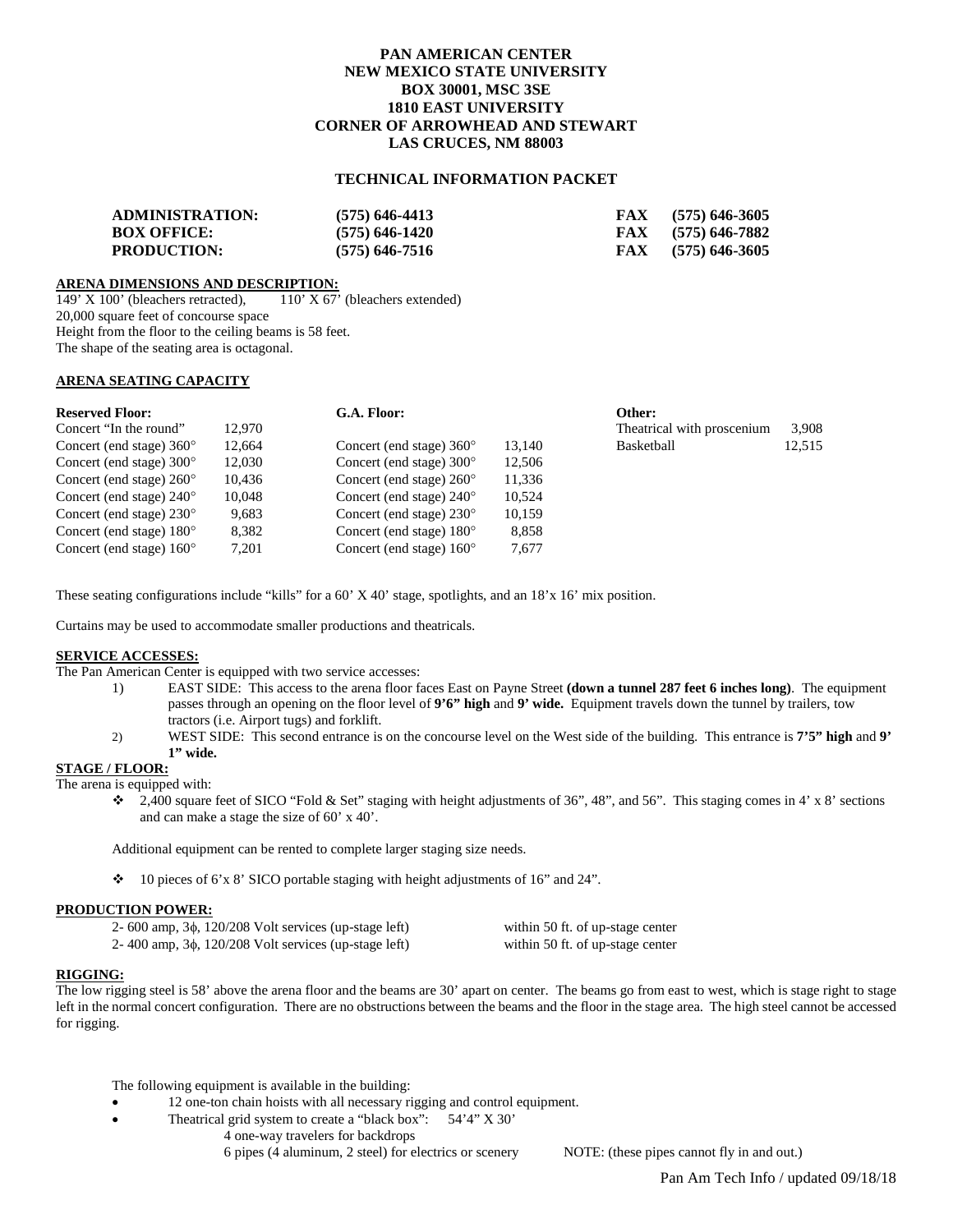# **LOAD-IN EQUIPMENT:**

- 1 5000 lbs. 15' Toyota forklift with extensions
- 1 5000 lbs. 15' Clark forklift
- 1 6000 lbs. Harlan tow tractor (airport tug)
- 1 5000 lbs. Northwestern tow tractor (airport tug)
- 1 8000 lbs. Harlan tow tractor (airport tug)

# **LIGHTING:**

#### THE FOLLOWING LIGHTING EQUIPMENT IS AVAILABLE IN THE BUILDING.

- 6 Strong Super Troupers xenon
- 6 Clear COM intercom stations with double muff headsets.

## **DRESSING ROOMS / LOCKERS:**

The Pan American Center has two medium size team dressing rooms, two small dressing rooms, one large dressing room/crew room, one production office, one promoter office, and one large hospitality/Catering room. The lobby to the dressing room area can also be used as a hospitality area.

All five dressing rooms have restroom facilities, showers, and access to telephones and high-speed internet. The production and promoter offices do not have restroom facilities or showers but they do have access to telephone service and high-speed internet.

The catering/hospitality room (Barbara Hubbard Room) is located on the second floor directly above the dressing rooms and has a small kitchen adjoining it for food preparation.

#### **NOTE: All dressing rooms are on the concourse level. The use of stairs or the elevator is required to reach the stage.**

## **PARKING:**

Parking for the trucks is on the south half of the east parking lot. This lot will accommodate 12 to 14 trucks. Parking for the busses is on the southwest side of the building and will accommodate six to eight busses. (There is shore power for six busses.)

The Pan American Center has parking that will accommodate 3,500 other vehicles.

## **BOX OFFICE:**

Tickets may be obtained through the Pan American Center Box Office and area Ticket Master Outlets.

The Pan American box Office utilizes the Ticket Master Computerized ticket system. Call the Ticket Master phone room Box Office in New Mexico at 1-575-532-2060 or 1-915-544-8444 in Texas to charge tickets. Tickets can also be ordered online at www.ticketmaster.com. If desired, an allotment of hard tickets can be sold at White Sands Missile Range.

The Pan American Center Box Office hours are 10:00 A.M. through 6:00 P.M., Monday through Friday and 11:00 A.M. through 2:00 P.M. on Saturday. The box office accepts Visa, MasterCard, and Discover card. The box office phone number is (575) 646-1420. The Outlets hours may vary.

## **OTHER SERVICES & EQUIPMENT**

- $\bullet$  One temporary booth for T- shirt & Novelty sales. (Includes a telephone jack for credit card business.)
- Seven permanent food and drink concessions.
- \* Two permanent and four temporary beer and wine concession stands
- \* Convention booth equipment provided in-house (Booth and electrical hookups)
- Audio/Visual/Lighting services provided in-house.<br>  $\bullet$  Electronic and carpentry shops with technicians on
- Electronic and carpentry shops with technicians on call.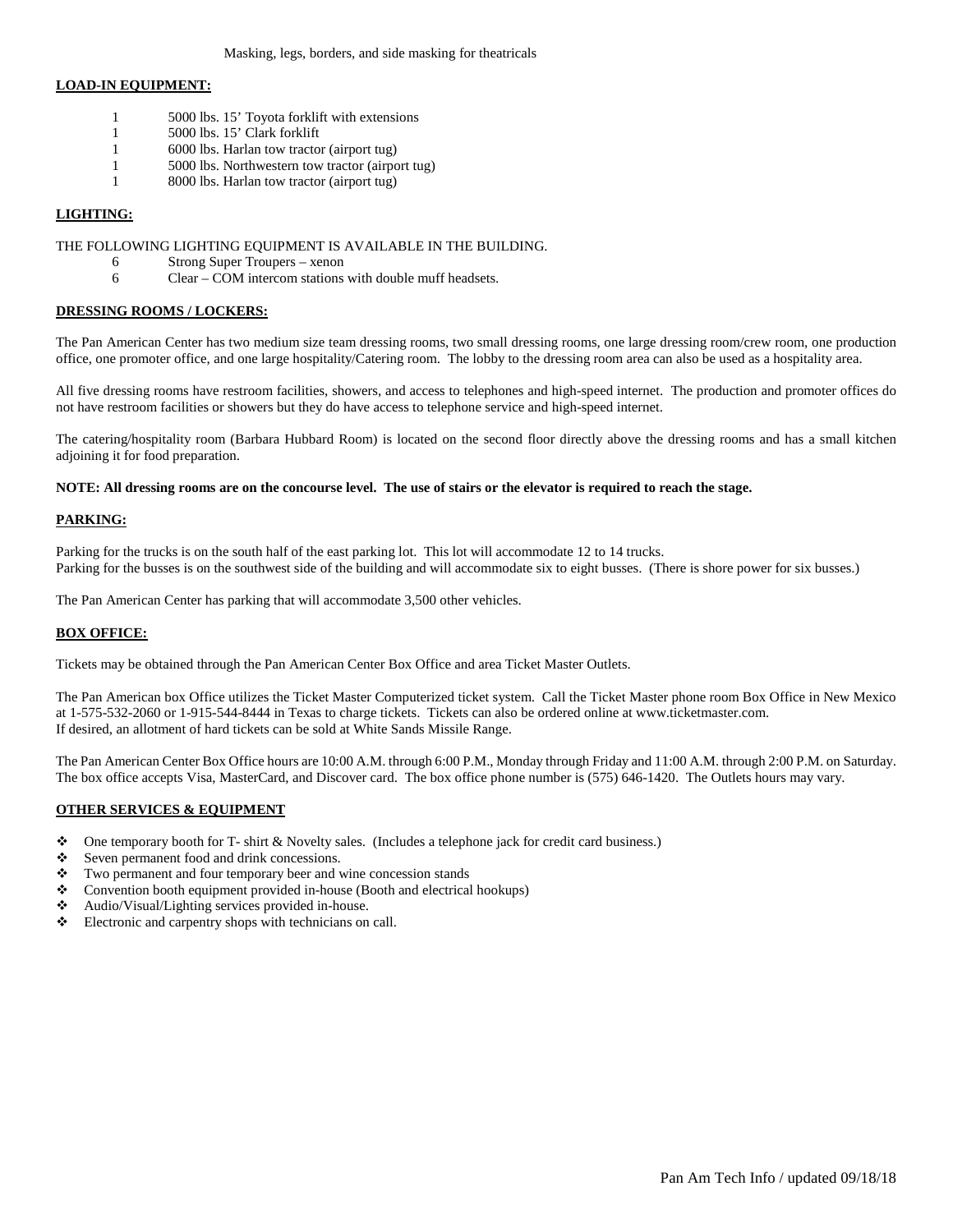# **ARTIST INFORMATION SHEET**

# **NEW MEXICO STATE UNIVERSITY LAS CRUCES, NEW MEXICO**

This information sheet was prepared to help the artist and production personnel find some of the places commonly needed on production days. It should be noted that in many cases, alternatives exist to those listed on the information sheet. Please consult the yellow pages for additional options. If you have any questions, please ask Scott, Gary, Doug, or any Special Events personnel. Welcome to New Mexico State University!

# **ALL PHONE NUMBERS IN SOUTHERN NEW MEXICO ARE IN AREA CODE 575**

(Unless otherwise specified)

# **LAS CRUCES IS IN THE MOUNTAIN TIME ZONE**

# **PAN AMERICAN CENTER AND AGGIE MEMORIAL STADIUM CONTACTS**

| Special Events Director/Booking:      | <b>Scott Breckner</b> | 646-4413 | fax: | 646-3605 | email: breckner@nmsu.edu                                                  |
|---------------------------------------|-----------------------|----------|------|----------|---------------------------------------------------------------------------|
| Guest Service Manager:                | Shacoy Parra          | 646-8062 | fax: | 646-3605 | email: sbentley@nmsu.edu                                                  |
| Marketing/Social Media                | Kyle Pierson          | 646-7696 | fax: | 646-3605 | email: kpierson@nmsu.edu                                                  |
| <b>Operations/Production Manager:</b> | Michael Smith         | 646-7516 | fax: | 646-3605 | email: micsmith@nmsu.edu                                                  |
| Box Office Manager:                   | Patrick Kennedy       | 646-4925 | fax: | 646-7882 | email: patkenne@nmsu.edu                                                  |
|                                       |                       |          |      |          |                                                                           |
|                                       |                       |          |      |          | <b>HOTELS</b> (closest to the Pan American Center – within $\beta$ miles) |

Ramada Palms of Las Cruces Sleep Inn Super 8 Motel 201 E. University Ave. 2121 S. Triviz 245 La Posada 526-4411 522-1700 523-8695

Gerry Chaplain Sara Holguin Sara Holguin (915) 585-0595

Comfort Suites Hotel Encanto Hilton Garden Inn 2101 S. Triviz 2550 S Don Roser Dr<br>
222-1300 252-4300 2522-1300 (575) 522-0900 522-1300 522-4300 (575) 522-0900

# **CATERING**

Chaplain's Catering Dickerson's Catering NMSU Campus Dining Las Cruces NM Jason Sample<br>
Sara Holguin 646-4802  $(575)$  642-9199

## **LIMOUSINE SERVICE**

 L & M Limousine 15180 Hwy 70 East Organ, NM 88052 522-5411

# **SOUND AND LIGHT COMPANIES**

5005 Trowbridge 3716 High St. NE  $(915) 562 - 0131$ 

K & W Sound South Coast Audio Audio Cuick Beam Systems Las Cruces, NM 88001 El Paso, TX 79903 Albuquerque, NM 87107<br>
(575) 649-2224 (915) 562-0131 (575) 345-9230

## **RESTAURANTS**

# **FULL SERVICE**

| Dublin's           | Cattle Baron -       | Chili's              | Red Lobster          | Village Inn          |
|--------------------|----------------------|----------------------|----------------------|----------------------|
| 1745 E. University | 790 S. Telshor Blvd. | 426 N. Telshor Blyd. | 575 S. Telshor Blyd. | 445 S. Telshor Blyd. |
| 522-2727           | 522-7533             | 522-8081             | 522-4067             | 521-1512             |

# **MEXICAN**

524-9911 527-0817 524-9982 524-3524 526-4184

El Sombrero Si Senor's Nellie's Cafe La Posta Chilitos

363 S. Espina 1551 E. Amador 1226 W. Hadley Old Mesilla 2405 S. Valley Dr.

Pan Am Tech Info / updated 09/18/18